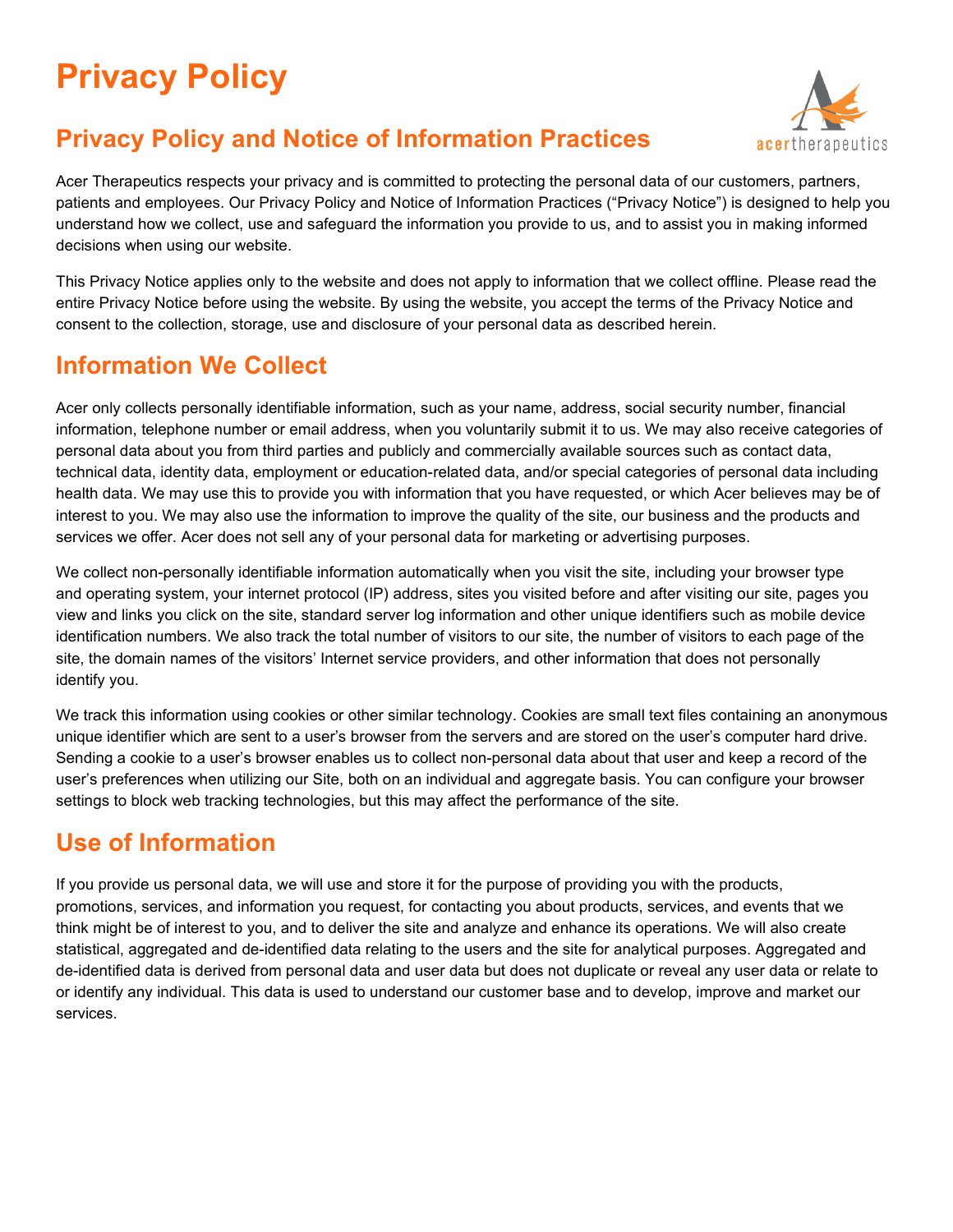## **Sharing of Information**

Because we are committed to protecting your privacy and maintaining your trust, we want you to understand when and with whom we may share the information we collect.

We may share your personal data with service providers that perform certain functions or services on our behalf (such as to host the website, manage databases, perform analyses or send communications for us). We may also disclose your personal data to third parties, government authorities, or affiliates in order to: (1) protect the legal rights, safety and security of Acer, affiliates and the users of our website; (2) enforce our Terms of Use or prevent fraud (or for risk management purposes); and (3) comply with or respond to law enforcement or legal process or a request for cooperation by a government entity whether or not legally required.

If we sell all or part of our business, or make a sale or transfer of assets, or are otherwise involved in a merger or business transfer, or in the event of bankruptcy, we may transfer your information to one or more third parties as part of that transaction. We may also share information about you with third parties when you consent to such sharing or disclose to third parties information that does not describe or identify individual users, such as aggregate website usage data or demographic reports.

#### **Security and Retention**

Acer makes every reasonable effort to protect the security and integrity of your personal data in accordance with this policy and applicable law. Once confidential information is received at Acer and entered into its database, it has the same protection that Acer extends to its own confidential information. No internet transmission is 100% secure, however, and we cannot guarantee that security breaches will not occur. Any data transmitted over the internet may be at risk. While we strive to protect your information and privacy, we cannot warrant the security of any information you disclose or transmit to us online and cannot be responsible for the theft, destruction, or inadvertent disclosure of your information. Acer is continually implementing procedures to address any suspected data breach and, where legally required to do so, will notify you and any applicable regulator of a breach.

## **Children's Policy**

Acer adheres to the Children's Online Privacy Protection Act (COPPA). Our sites are not intended or designed to attract children under the age of 13. We do not collect personal data from any person we know is a child under the age of 13. Visitors under the age of 18 must obtain permission from their parent or guardian before registering on the site, providing any information, or participating in online discussions through the site. The site does not knowingly collect, use, or disclose personal data from children under the age of 13 without prior consent from the minor's parent or guardian, except as permitted by COPPA. When a parent or guardian provides consent, the parent or guardian is agreeing that we may collect, use, and disclose your child's personal data consistent with this Privacy Notice.

#### **Notice to California Residents**

California Civil Code Section 1798.83 permits California residents who are individual "customers" of Acer to request certain information regarding our disclosure of "personal information" to third parties for their direct marketing purposes. Any such request is to remain free of charge. To make such a request, please contact us using our contact information listed below.

#### **Notice to Nevada Residents**

Section 603A of the Nevada Revised Statutes permits Nevada residents who are Acer "consumers" to, at any time, submit a request to an "operator" of a website in Nevada directing the operator not to make any sale of any "covered information" the operator has collected or will collect about the consumer. Acer does not currently "sell" or plan to sell